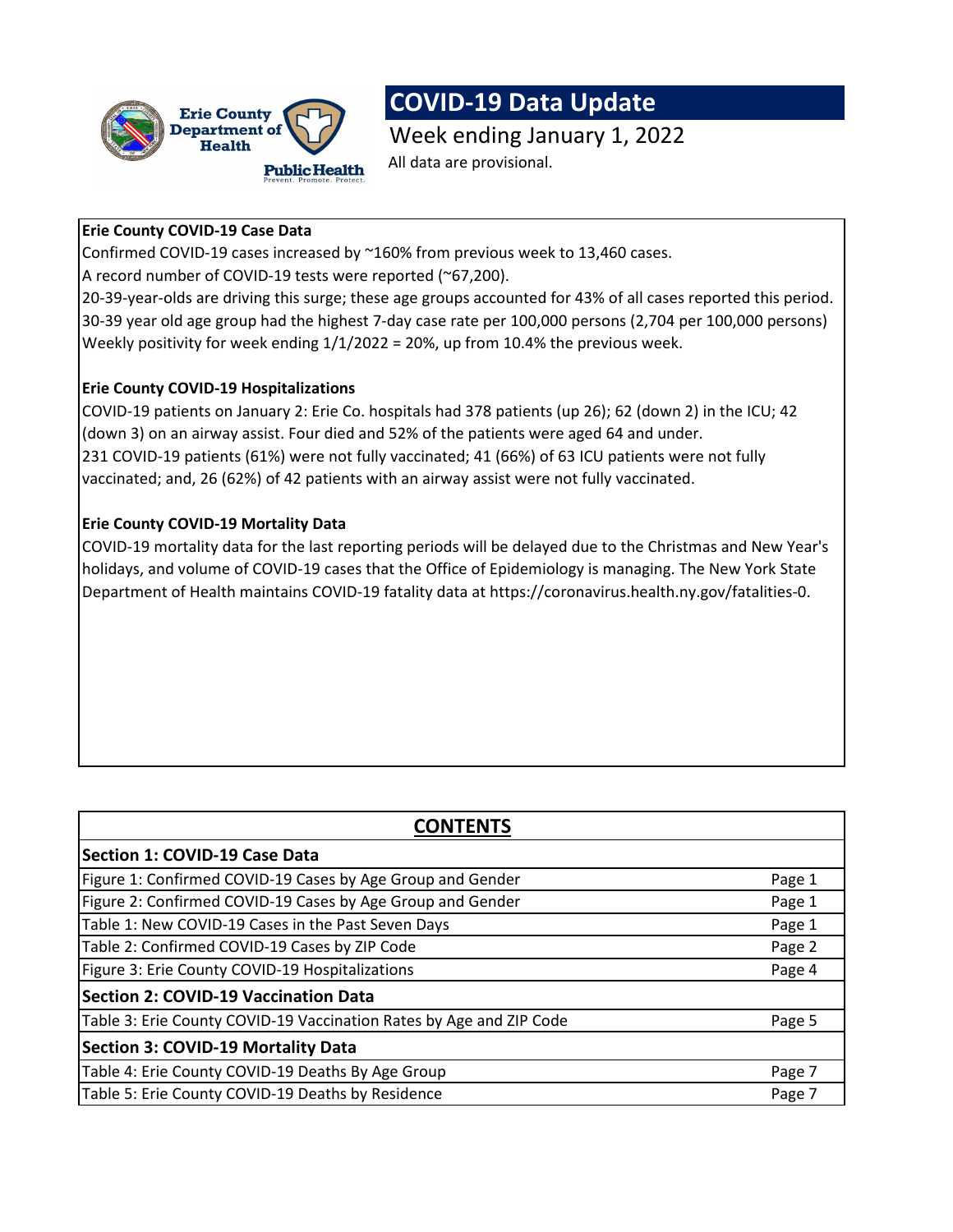# **Section 1: Confirmed COVID-19 Cases**

### Figure 1

## *Confirmed COVID-19 Cases by Age Group and Gender (March 2020 - January 1, 2022)*



Figure 2

*Confirmed COVID-19 Cases by Age Group and Gender (December 25, 2021 - January 1, 2022)*



### Table 1

### *New Cases in the Past Seven Days*

|                    |                            | <b>Total New Cases in the</b> |
|--------------------|----------------------------|-------------------------------|
|                    | <b>New Cases in Past 7</b> | <b>Past Seven Days per</b>    |
| <b>Week Ending</b> | <b>Days</b>                | 100,000 Persons*              |
| 11/27/2021         | 4,271                      | 447.6                         |
| 12/4/2021          | 5,537                      | 580.3                         |
| 12/11/2021         | 4,345                      | 455.3                         |
| 12/18/2021         | 3,472                      | 363.9                         |
| 12/25/2021         | 5,108                      | 535.3                         |
| 1/1/2022           | 13,460                     | 1410.6                        |

\*Population Source: 2020 U.S. Census Bureau *This metric shows trends over time. 100+ new cases in the past seven days per 100,000 persons indicates "high" COVID-19 transmission per CDC.*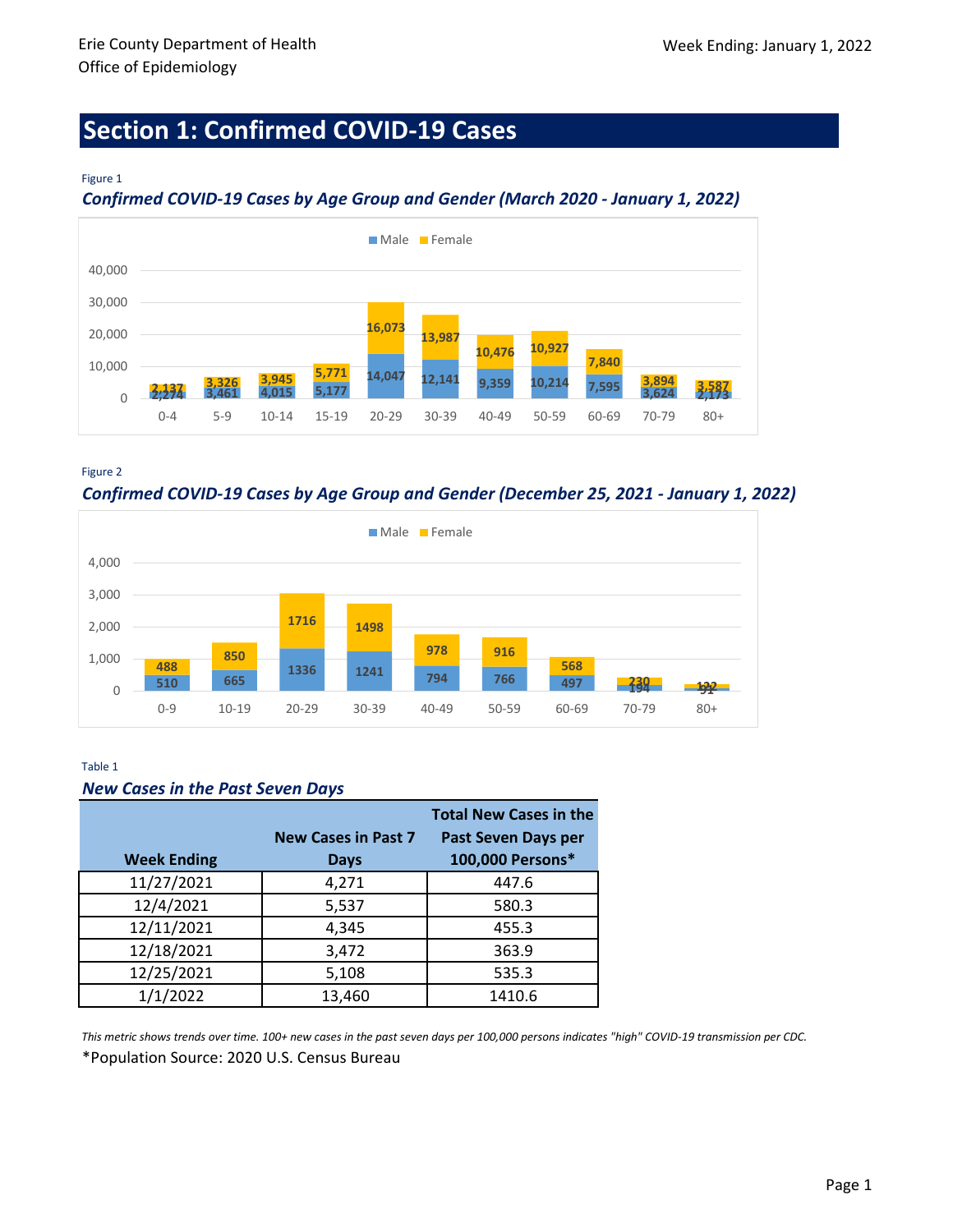## Table 2

# *Confirmed Cases by Zip Code*

| Zip Code City |                                  | <b>Cases</b> | <b>Zip Code</b><br>Population** | <b>New Daily Cases</b><br>per 100,000<br>Persons on 7-Day<br><b>Rolling Average</b> <sup>1</sup> | <b>Total New Cases per</b><br>100,000 Persons in<br>the Past 7 Days <sup>2</sup> |
|---------------|----------------------------------|--------------|---------------------------------|--------------------------------------------------------------------------------------------------|----------------------------------------------------------------------------------|
| 14221         | Amherst/Williamsville/Clarence   | 812          | 53,555                          | 216.6                                                                                            | 1516.2                                                                           |
| 14215         | <b>Buffalo (East)</b>            | 787          | 39,999                          | 281.1                                                                                            | 1967.5                                                                           |
| 14224         | <b>West Seneca</b>               | 683          | 39,889                          | 244.6                                                                                            | 1712.3                                                                           |
| 14150         | <b>Tonawanda</b>                 | 626          | 41,676                          | 214.6                                                                                            | 1502.1                                                                           |
| 14075         | <b>Hamburg</b>                   | 590          | 41,937                          | 201.0                                                                                            | 1406.9                                                                           |
| 14086         | Lancaster                        | 546          | 31,847                          | 244.9                                                                                            | 1714.4                                                                           |
| 14225         | Cheektowaga                      | 542          | 33,385                          | 231.9                                                                                            | 1623.5                                                                           |
| 14226         | Amherst (Snyder/Eggertsville)    | 494          | 29,267                          | 241.1                                                                                            | 1687.9                                                                           |
| 14127         | <b>Orchard Park</b>              | 470          | 29,961                          | 224.1                                                                                            | 1568.7                                                                           |
| 14216         | <b>Buffalo (North)</b>           | 437          | 22,431                          | 278.3                                                                                            | 1948.2                                                                           |
| 14217         | <b>Kenmore</b>                   | 385          | 23,480                          | 234.2                                                                                            | 1639.7                                                                           |
| 14223         | Tonawanda                        | 378          | 22,665                          | 238.3                                                                                            | 1667.8                                                                           |
| 14211         | Buffalo/Cheektowaga              | 359          | 22,611                          | 226.8                                                                                            | 1587.7                                                                           |
| 14220         | <b>Buffalo (South)</b>           | 353          | 24,227                          | 208.2                                                                                            | 1457.1                                                                           |
| 14228         | <b>Amherst (Getzville)</b>       | 330          | 20,857                          | 226.0                                                                                            | 1582.2                                                                           |
| 14214         | <b>Buffalo (University)</b>      | 304          | 19,775                          | 219.6                                                                                            | 1537.3                                                                           |
| 14051         | Amherst (East)                   | 303          | 19,533                          | 221.6                                                                                            | 1551.2                                                                           |
| 14072         | <b>Grand Island</b>              | 303          | 20,374                          | 212.5                                                                                            | 1487.2                                                                           |
| 14207         | Buffalo (Black Rock/Riverside)   | 293          | 23,552                          | 177.7                                                                                            | 1244.1                                                                           |
| 14043         | Depew                            | 286          | 24,742                          | 165.1                                                                                            | 1155.9                                                                           |
| 14213         | Buffalo (West Side)              | 282          | 24,465                          | 164.7                                                                                            | 1152.7                                                                           |
| 14227         | Cheektowaga                      | 281          | 23,426                          | 171.4                                                                                            | 1199.5                                                                           |
| 14052         | Aurora                           | 267          | 17,329                          | 220.1                                                                                            | 1540.8                                                                           |
| 14206         | Buffalo (Kaisertown)             | 236          | 20,751                          | 162.5                                                                                            | 1137.3                                                                           |
| 14218         | Lackawanna                       | 215          | 19,039                          | 161.3                                                                                            | 1129.3                                                                           |
| 14222         | <b>Buffalo (Elmwood Village)</b> | 202          | 14,046                          | 205.4                                                                                            | 1438.1                                                                           |
| 14210         | Buffalo (South)                  | 178          | 14,694                          | 173.1                                                                                            | 1211.4                                                                           |
| 14204         | <b>Buffalo (East)</b>            | 169          | 8,691                           | 277.8                                                                                            | 1944.5                                                                           |
| 14208         | <b>Buffalo (east)</b>            | 169          | 11,125                          | 217.0                                                                                            | 1519.1                                                                           |
| 14201         | <b>Buffalo (Downtown)</b>        | 156          | 11,549                          | 193.0                                                                                            | 1350.8                                                                           |
| 14219         | Blasdell                         | 155          | 11,536                          | 191.9                                                                                            | 1343.6                                                                           |
| 14212         | Buffalo (Broadway)/Sloan         | 144          | 10,641                          | 193.3                                                                                            | 1353.3                                                                           |
| 14032         | Clarence (North)                 | 136          | 7,989                           | 243.2                                                                                            | 1702.3                                                                           |
| 14085         | Hamburg (Lake View)              | 131          | 7,353                           | 254.5                                                                                            | 1781.6                                                                           |
| 14209         | <b>Buffalo (Delaware)</b>        | 131          | 7,926                           | 236.1                                                                                            | 1652.8                                                                           |
| 14004         | Alden                            | 123          | 12,704                          | 138.3                                                                                            | 968.2                                                                            |
| 14059         | Elma                             | 119          | 8,933                           | 190.3                                                                                            | 1332.1                                                                           |
| 14031         | Clarence                         | 115          | 9,392                           | 174.9                                                                                            | 1224.4                                                                           |
| 14001         | Akron                            | 112          | 9,464                           | 169.1                                                                                            | 1183.4                                                                           |
| 14006         | Angola                           | 106          | 9,858                           | 153.6                                                                                            | 1075.3                                                                           |
| 14068         | Amherst (Getzville)              | 88           | 7,150                           | 175.8                                                                                            | 1230.8                                                                           |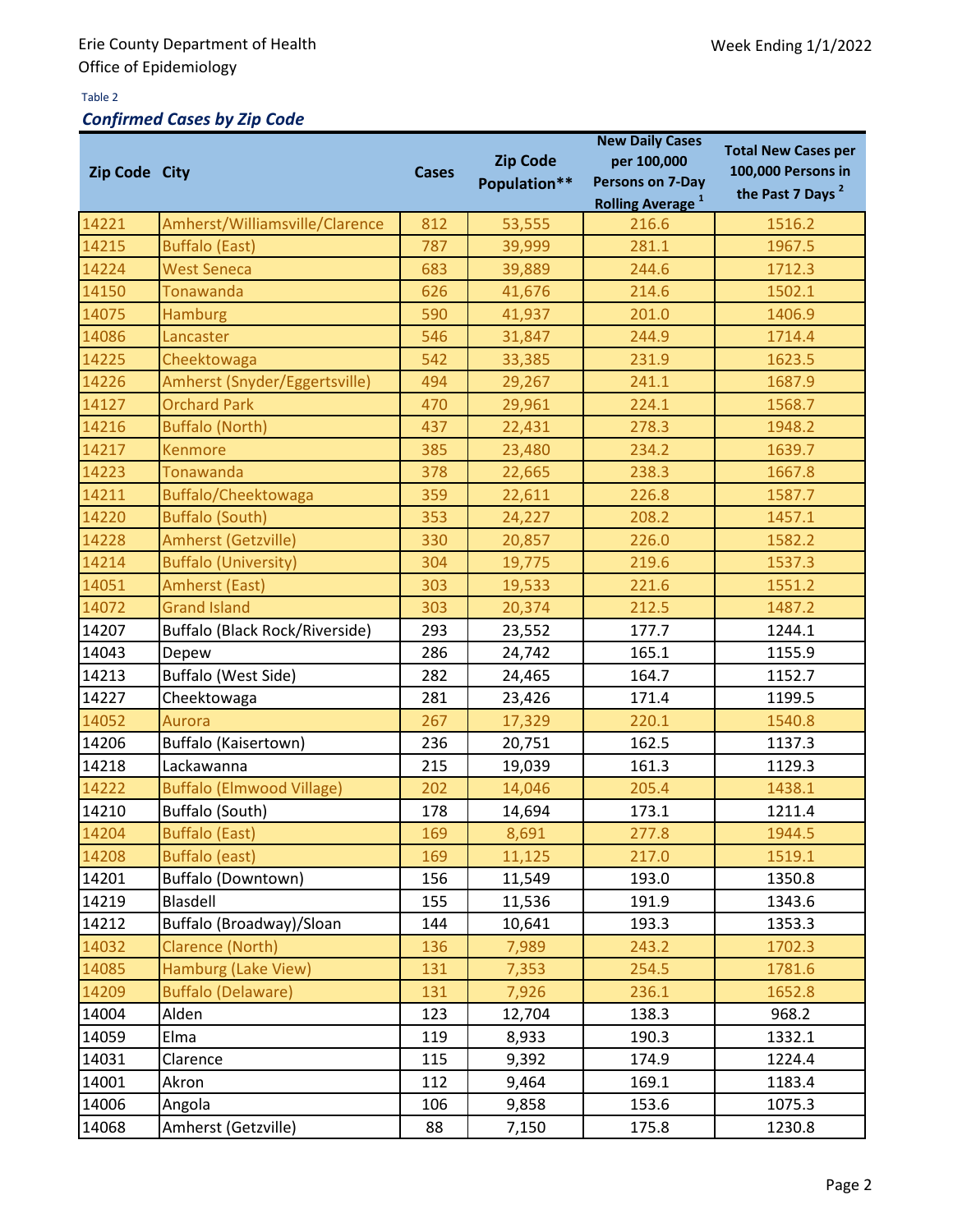| Zip Code City | <b>Cases</b>           |                | <b>Zip Code</b><br>Population** | <b>New Daily Cases</b><br>per 100,000<br>Persons on 7-Day<br><b>Rolling Average</b> <sup>1</sup> | <b>Total New Cases per</b><br>100,000 Persons in<br>the Past 7 Days <sup>2</sup> |
|---------------|------------------------|----------------|---------------------------------|--------------------------------------------------------------------------------------------------|----------------------------------------------------------------------------------|
| 14057         | Eden                   | 81             | 8,116                           | 142.6                                                                                            | 998.0                                                                            |
| 14047         | Derby                  | 73             | 6,440                           | 161.9                                                                                            | 1133.5                                                                           |
| 14141         | Springville            | 73             | 7,728                           | 134.9                                                                                            | 944.6                                                                            |
| 14202         | Buffalo (Downtown)     | 64             | 3,911                           | 233.8                                                                                            | 1636.4                                                                           |
| 14203         | <b>Buffalo</b>         | 51             | 1,618                           | 450.3                                                                                            | 3152.0                                                                           |
| 14080         | Holland                | 47             | 4,330                           | 155.1                                                                                            | 1085.5                                                                           |
| 14070         | Gowanda                | 41             | 6,732                           | 87.0                                                                                             | 609.0                                                                            |
| 14033         | Colden                 | 30             | 2,219                           | 193.1                                                                                            | 1352.0                                                                           |
| 14025         | <b>Boston</b>          | 27             | 3,039                           | 126.9                                                                                            | 888.5                                                                            |
| 14111         | North Collins          | 21             | 3,352                           | 89.5                                                                                             | 626.5                                                                            |
| 14139         | Wales                  | 19             | 2,125                           | 127.7                                                                                            | 894.1                                                                            |
| 14102         | Marilla                | 17             | 1,281                           | 189.6                                                                                            | 1327.1                                                                           |
| 14030         | Chaffee                | 16             | 1,807                           | 126.5                                                                                            | 885.4                                                                            |
| 14034         | Collins                | 16             | 2,742                           | 83.4                                                                                             | 583.5                                                                            |
| 14170         | <b>West Falls</b>      | 16             | 2,286                           | 100.0                                                                                            | 699.9                                                                            |
| 14026         | Bowmansville           | 12             | 674                             | X                                                                                                | X                                                                                |
| 14091         | Lawtons                | 10             | 1,079                           | $\mathsf{x}$                                                                                     | X                                                                                |
| 14081         | Irving                 | 9              | 3,095                           | X                                                                                                | X                                                                                |
| 14069         | Glenwood               | 8              | 844                             | X                                                                                                | X                                                                                |
| 14055         | <b>East Concord</b>    | $\overline{7}$ | 1,405                           | $\pmb{\mathsf{X}}$                                                                               | X                                                                                |
|               | 14260-142 Amherst (UB) | 6              | 10,300                          | X                                                                                                | X                                                                                |
| 14231         | <b>Buffalo</b>         | $\ast$         | n/a                             | X                                                                                                | X                                                                                |
|               | All Erie Countyt       | 13,460         | 954,236                         | 201.5                                                                                            | 1410.6                                                                           |

*\*\*Population Source: ZIP code data from U.S. Census Bureau, DP-1, General Population & Housing Characteristics*

*ZCTAs are an approximation of mailing ZIP codes*

Highlighted: 7-day case rates = 1400+

*Buffalo and Erie County from 2010 (U.S. Census Redistricting Data, PL 94-171) Summary File*

*1 Calculated by dividing total cases in past 7 days by 7, then dividing by ZIP code pop. & multiplying by 100,000*

*2 Calculated by dividing total cases in the past 7 days by the zip code population, and multiplying by 100,000*

*ⴕ Total Population Value for Erie County (954,236) from 2020 U.S. Census Bureau used to calculate 'All Erie County' daily and 7-day case rates*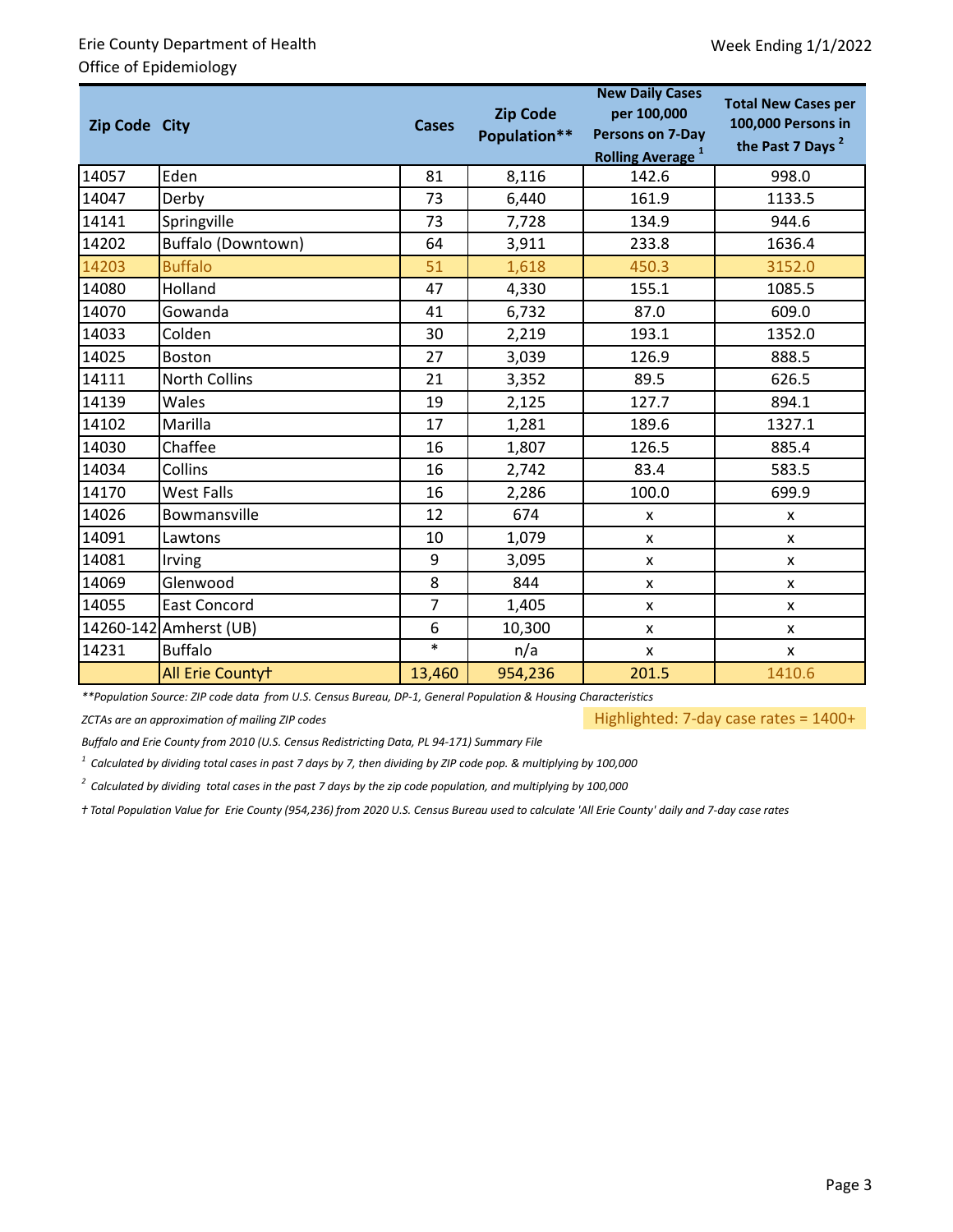#### Figure 3



Data provided by Erie County hospitals and NYSDOH. Patients may include residents from outside Erie County.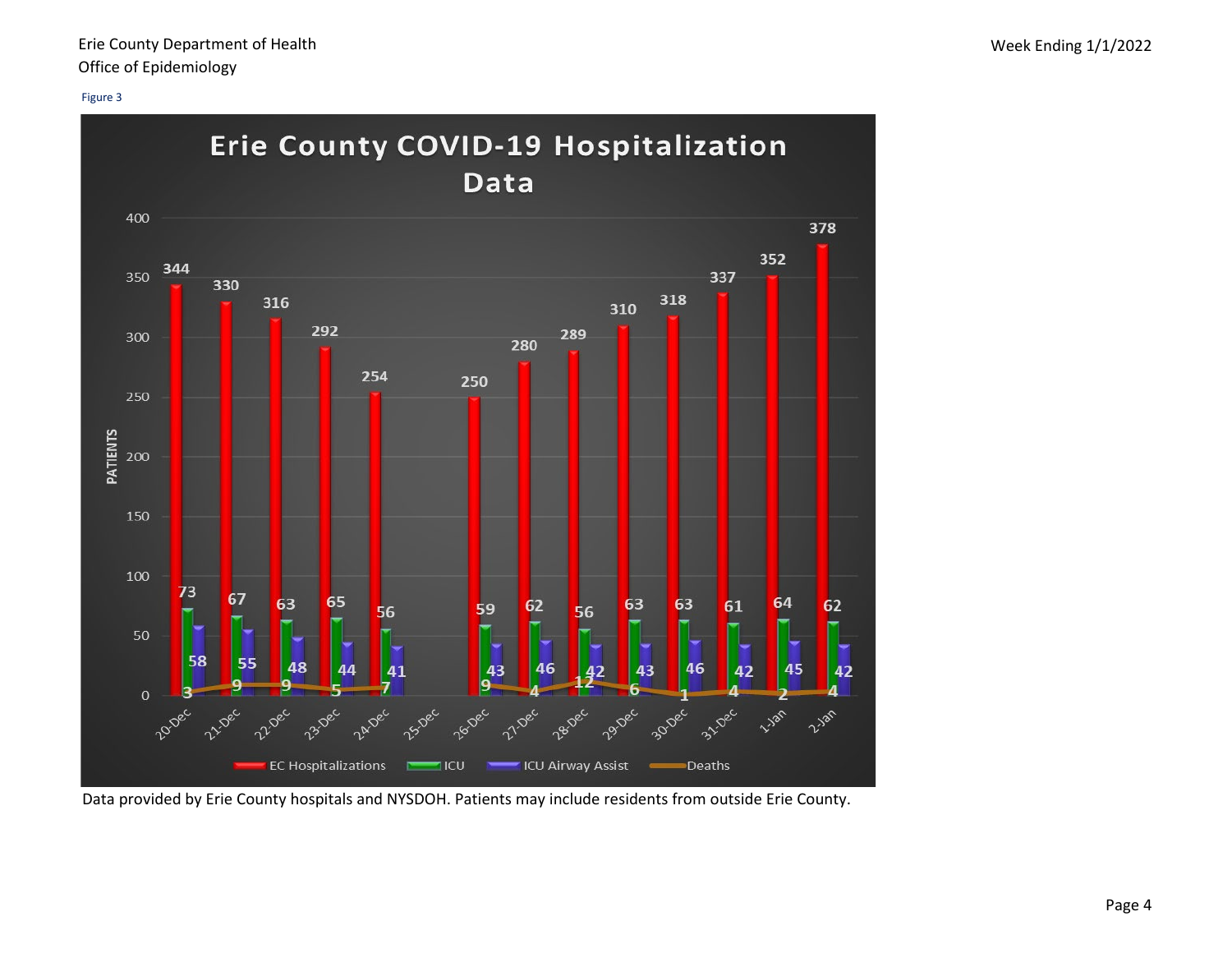### Table 3

## *Erie County COVID-19 Vaccination Rates by Age and Zip Code (Data through January 3, 2022)*

|                 |                                 | Percent of Population Vaccinated (with at least one dose) |             |             |           |                           |  |  |  |
|-----------------|---------------------------------|-----------------------------------------------------------|-------------|-------------|-----------|---------------------------|--|--|--|
| <b>Zip Code</b> | <b>City</b>                     | 0-19 years                                                | 20-34 years | 35-64 years |           | 65 years old 20 years and |  |  |  |
|                 |                                 | old                                                       | old         | old         | and older | older                     |  |  |  |
|                 | 14034 Collins                   | 35.0%                                                     | 29.0%       | 33.8%       | 89.1%     | 40.5%                     |  |  |  |
|                 | 14061 Farnham                   | 6.5%                                                      | 19.0%       | 45.1%       | 100.0%    | 41.7%                     |  |  |  |
|                 | 14112 North Evans               | n/a                                                       | 33.3%       | n/a         | 48.3%     | 41.9%                     |  |  |  |
|                 | 14070 Gowanda                   | 24.4%                                                     | 29.3%       | 44.7%       | 75.3%     | 46.7%                     |  |  |  |
|                 | 14035 Collins Center            | 9.8%                                                      | 100.0%      | 39.5%       | 100.0%    | 51.9%                     |  |  |  |
|                 | 14030 Chaffee                   | 17.8%                                                     | 51.9%       | 50.6%       | 81.0%     | 57.8%                     |  |  |  |
|                 | 14170 West Falls                | 27.9%                                                     | 71.7%       | 48.4%       | 100.0%    | 60.1%                     |  |  |  |
|                 | 14111 North Collins             | 28.2%                                                     | 54.2%       | 60.1%       | 100.0%    | 64.8%                     |  |  |  |
|                 | 14004 Alden                     | 25.5%                                                     | 51.3%       | 61.6%       | 84.1%     | 64.9%                     |  |  |  |
|                 | 14055 East Concord              | 27.6%                                                     | 61.1%       | 58.5%       | 100.0%    | 67.0%                     |  |  |  |
|                 | $14025$ Boston                  | 31.9%                                                     | 81.2%       | 62.4%       | 69.1%     | 67.2%                     |  |  |  |
|                 | 14080 Holland                   | 27.4%                                                     | 55.3%       | 60.7%       | 96.0%     | 67.6%                     |  |  |  |
|                 | 14210 Buffalo                   | 30.7%                                                     | 53.6%       | 72.4%       | 84.2%     | 67.8%                     |  |  |  |
|                 | 14208 Buffalo                   | 26.8%                                                     | 54.1%       | 82.5%       | 70.2%     | 69.5%                     |  |  |  |
|                 | 14206 Buffalo                   | 29.8%                                                     | 58.9%       | 72.3%       | 79.0%     | 70.0%                     |  |  |  |
|                 | 14001 Akron                     | 33.8%                                                     | 58.9%       | 65.2%       | 99.6%     | 72.0%                     |  |  |  |
|                 | 14222 Buffalo (Elmwood Village) | 32.8%                                                     | 57.2%       | 89.0%       | 79.9%     | 72.1%                     |  |  |  |
|                 | 14215 Buffalo                   | 26.3%                                                     | 56.9%       | 75.0%       | 100.0%    | 72.6%                     |  |  |  |
|                 | 14211 Buffalo                   | 32.6%                                                     | 64.6%       | 75.2%       | 84.7%     | 73.5%                     |  |  |  |
|                 | 14219 Blasdell                  | 32.8%                                                     | 58.6%       | 72.6%       | 96.9%     | 73.8%                     |  |  |  |
|                 | 14204 Buffalo                   | 25.5%                                                     | 67.0%       | 72.8%       | 88.7%     | 74.3%                     |  |  |  |
|                 | $14047$ Derby                   | 33.0%                                                     | 63.0%       | 68.4%       | 100.0%    | 74.5%                     |  |  |  |
|                 | 14091 Lawtons                   | 36.4%                                                     | 42.9%       | 85.3%       | 90.1%     | 75.2%                     |  |  |  |
|                 | 14218 Lackawanna                | 24.4%                                                     | 57.1%       | 77.2%       | 95.4%     | 75.3%                     |  |  |  |
|                 | 14006 Angola                    | 29.9%                                                     | 65.6%       | 73.5%       | 85.3%     | 75.4%                     |  |  |  |
|                 | 14069 Glenwood                  | 33.8%                                                     | 80.6%       | 68.9%       | 87.5%     | 75.7%                     |  |  |  |
|                 | 14141 Springville               | 30.6%                                                     | 69.5%       | 69.2%       | 96.1%     | 76.2%                     |  |  |  |
|                 | 14207 Buffalo                   | 31.0%                                                     | 55.9%       | 90.3%       | 89.2%     | 76.2%                     |  |  |  |
| 14059 Elma      |                                 | 33.6%                                                     | 68.0%       | 73.2%       | 88.5%     | 76.9%                     |  |  |  |
|                 | 14102 Marilla                   | 29.1%                                                     | 53.8%       | 81.1%       | 94.6%     | 77.1%                     |  |  |  |
|                 | 14214 Buffalo                   | 35.7%                                                     | 67.1%       | 84.4%       | 92.0%     | 78.3%                     |  |  |  |
|                 | 14139 South Wales               | 33.3%                                                     | 90.2%       | 67.2%       | 100.0%    | 78.6%                     |  |  |  |
| 14057 Eden      |                                 | 40.8%                                                     | 86.1%       | 69.0%       | 100.0%    | 79.1%                     |  |  |  |
|                 | 14216 Buffalo                   | 41.2%                                                     | 66.2%       | 82.5%       | 100.0%    | 79.3%                     |  |  |  |
|                 | 14209 Buffalo                   | 28.3%                                                     | 68.8%       | 80.7%       | 100.0%    | 79.6%                     |  |  |  |
|                 | 14043 Depew                     | 36.7%                                                     | 66.8%       | 80.1%       | 93.2%     | 79.9%                     |  |  |  |
|                 | 14212 Buffalo                   | 31.5%                                                     | 73.4%       | 82.2%       | 84.4%     | 80.0%                     |  |  |  |
|                 | 14225 Cheektowaga               | 36.7%                                                     | 62.7%       | 89.2%       | 91.7%     | 81.1%                     |  |  |  |
|                 | 14220 Buffalo                   | 36.3%                                                     | 70.3%       | 82.0%       | 97.5%     | 81.3%                     |  |  |  |
|                 | 14201 Buffalo                   | 26.0%                                                     | 78.6%       | 81.3%       | 97.4%     | 82.7%                     |  |  |  |
|                 | 14150 Tonawanda                 | 38.4%                                                     | 74.4%       | 81.2%       | 93.7%     | 82.8%                     |  |  |  |

All data are provisional and represent data available at the time of the report.

https://covid19vaccine.health.ny.gov/vaccine-demographic-data Page 6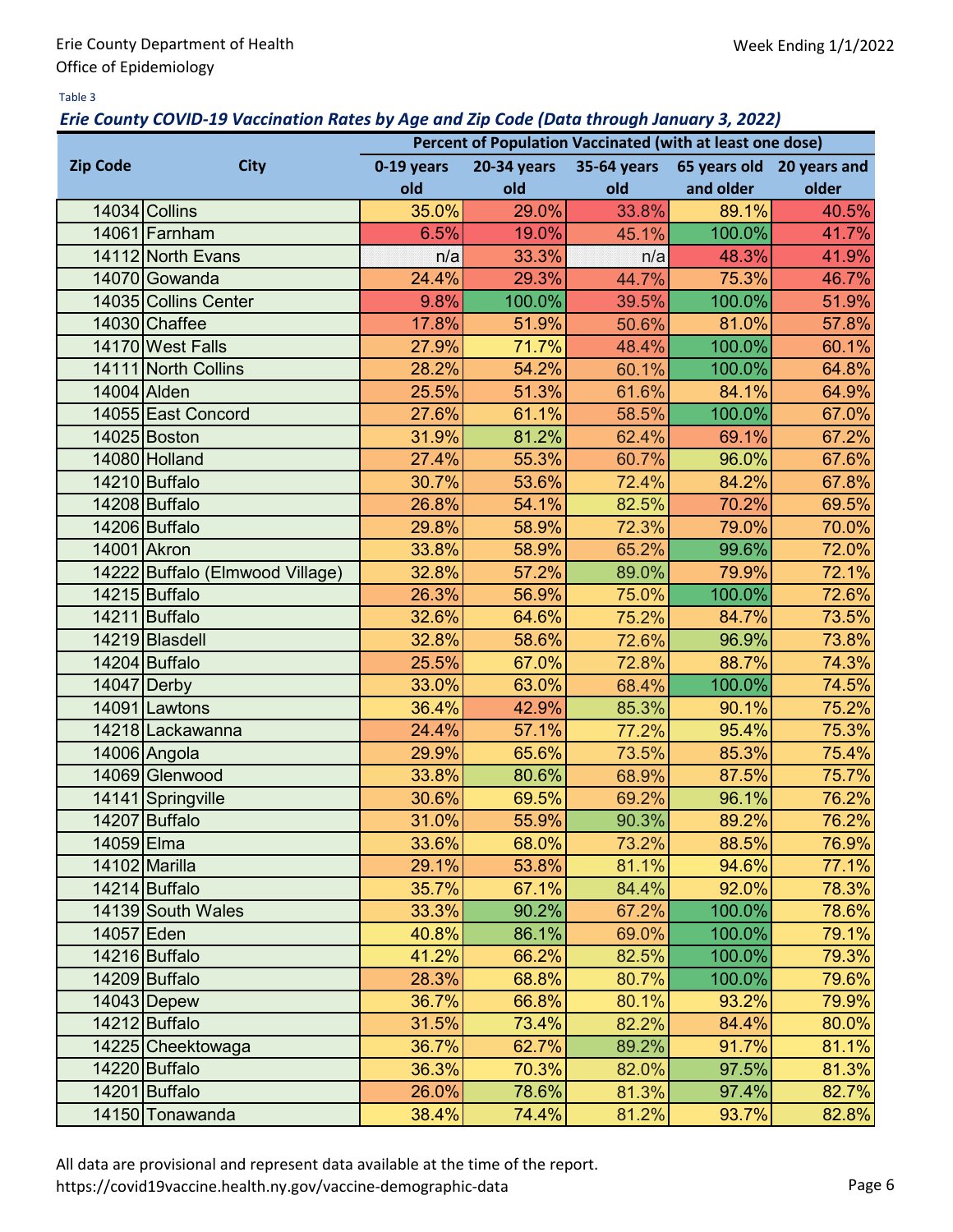# Erie County Department of Health Office of Epidemiology

|                 |                                    | Percent of Population Vaccinated (with at least one dose) |             |             |           |                           |  |  |  |  |
|-----------------|------------------------------------|-----------------------------------------------------------|-------------|-------------|-----------|---------------------------|--|--|--|--|
| <b>Zip Code</b> | <b>City</b>                        | 0-19 years                                                | 20-34 years | 35-64 years |           | 65 years old 20 years and |  |  |  |  |
|                 |                                    | old                                                       | old         | old         | and older | older                     |  |  |  |  |
|                 | 14052 East Aurora                  | 56.5%                                                     | 81.6%       | 75.5%       | 100.0%    | 82.9%                     |  |  |  |  |
|                 | 14217 Kenmore                      | 47.8%                                                     | 85.1%       | 79.0%       | 90.8%     | 83.4%                     |  |  |  |  |
|                 | 14031 Clarence                     | 45.6%                                                     | 71.4%       | 78.4%       | 100.0%    | 83.4%                     |  |  |  |  |
|                 | 14224 West Seneca                  | 42.9%                                                     | 75.5%       | 78.6%       | 99.4%     | 83.5%                     |  |  |  |  |
|                 | 14228 Amherst (Getzville)          | 45.4%                                                     | 73.3%       | 89.1%       | 94.2%     | 84.0%                     |  |  |  |  |
|                 | 14227 Cheektowaga                  | 46.5%                                                     | 69.9%       | 81.3%       | 100.0%    | 84.2%                     |  |  |  |  |
|                 | 14213 Buffalo                      | 27.3%                                                     | 76.0%       | 89.4%       | 92.8%     | 84.2%                     |  |  |  |  |
|                 | 14202 Buffalo                      | 35.4%                                                     | 64.5%       | 100.0%      | 100.0%    | 85.3%                     |  |  |  |  |
|                 | 14032 Clarence Center              | 49.0%                                                     | 98.6%       | 78.6%       | 100.0%    | 85.6%                     |  |  |  |  |
|                 | 14169 Wales Center                 | 58.6%                                                     | n/a         | 78.9%       | 100.0%    | 86.0%                     |  |  |  |  |
|                 | 14075 Hamburg                      | 46.7%                                                     | 86.6%       | 79.6%       | 100.0%    | 86.4%                     |  |  |  |  |
|                 | 14072 Grand Island                 | 45.7%                                                     | 88.1%       | 81.4%       | 100.0%    | 87.1%                     |  |  |  |  |
|                 | 14226 Amherst (Snyder/Eggertsvill  | 47.1%                                                     | 80.3%       | 86.4%       | 99.7%     | 87.4%                     |  |  |  |  |
|                 | 14051 East Amherst                 | 56.9%                                                     | 100.0%      | 80.5%       | 100.0%    | 87.9%                     |  |  |  |  |
|                 | 14223 Tonawanda                    | 40.2%                                                     | 82.8%       | 87.5%       | 100.0%    | 89.2%                     |  |  |  |  |
|                 | 14086 Lancaster                    | 50.6%                                                     | 90.2%       | 86.3%       | 100.0%    | 90.2%                     |  |  |  |  |
|                 | 14127 Orchard Park                 | 52.8%                                                     | 100.0%      | 83.3%       | 100.0%    | 90.8%                     |  |  |  |  |
|                 | 14026 Bowmansville                 | 100.0%                                                    | 100.0%      | 86.4%       | 100.0%    | 91.7%                     |  |  |  |  |
|                 | 14221 Amherst/Williamsville/Clarer | 56.1%                                                     | 100.0%      | 87.0%       | 95.3%     | 92.0%                     |  |  |  |  |
|                 | 14033 Colden                       | 52.2%                                                     | 100.0%      | 92.3%       | 95.5%     | 94.0%                     |  |  |  |  |
|                 | 14085 Lake View                    | 52.3%                                                     | 87.1%       | 98.7%       | 94.8%     | 95.4%                     |  |  |  |  |
|                 | 14068 Getzville                    | 62.4%                                                     | 100.0%      | 99.0%       | 92.5%     | 96.5%                     |  |  |  |  |
|                 | 14134 Sardinia                     | 40.0%                                                     | 100.0%      | 100.0%      | 100.0%    | 100.0%                    |  |  |  |  |
|                 | 14203 Buffalo                      | 43.6%                                                     | 100.0%      | 100.0%      | 100.0%    | 100.0%                    |  |  |  |  |
|                 | <b>Total</b>                       | 38.7%                                                     | 71.0%       | 80.0%       | 94.9%     | 80.9%                     |  |  |  |  |